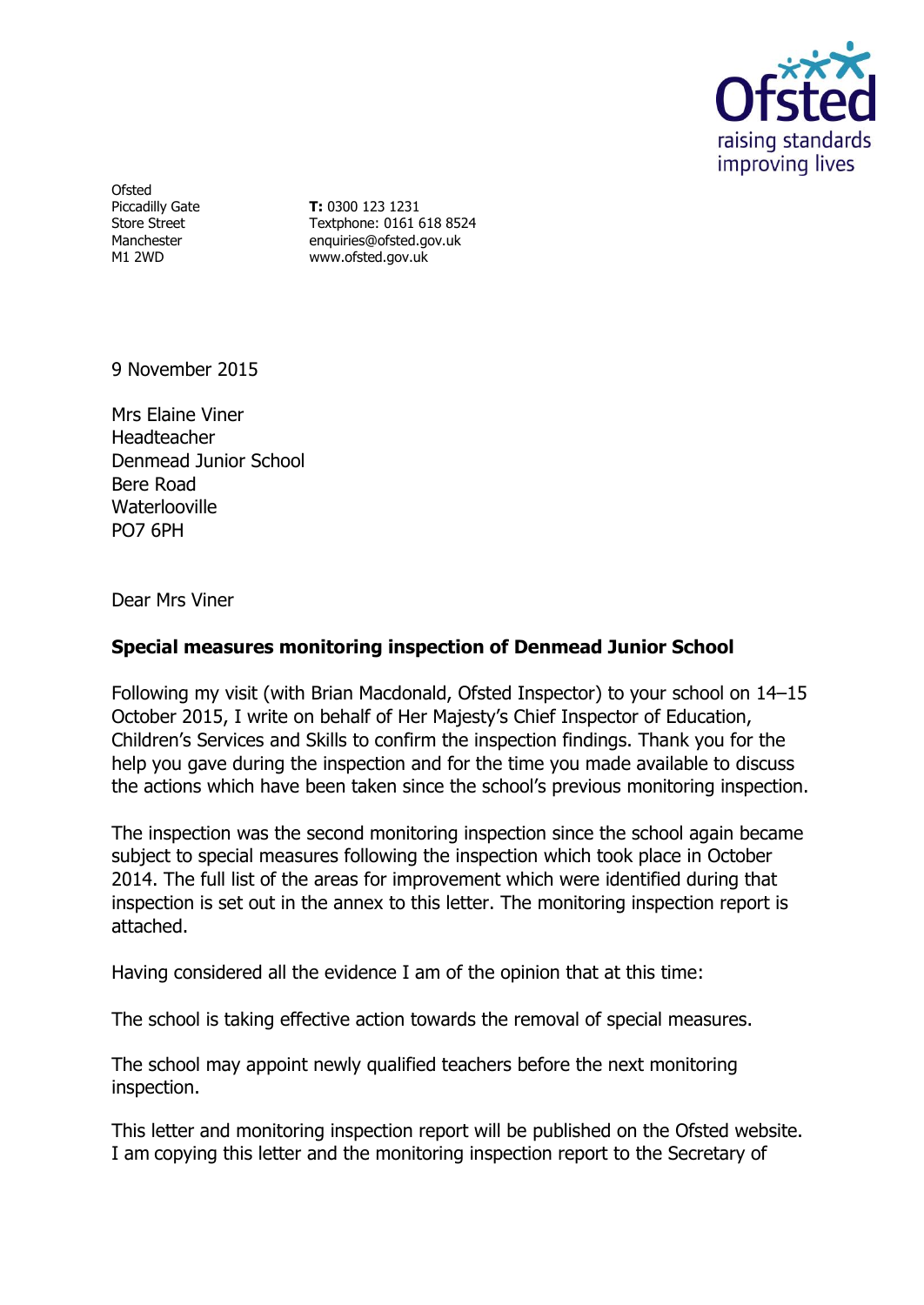

State, the Chair of the Governing Body and the Director of Children's Services for Hampshire.

Yours sincerely

Robin Hammerton **Her Majesty's Inspector**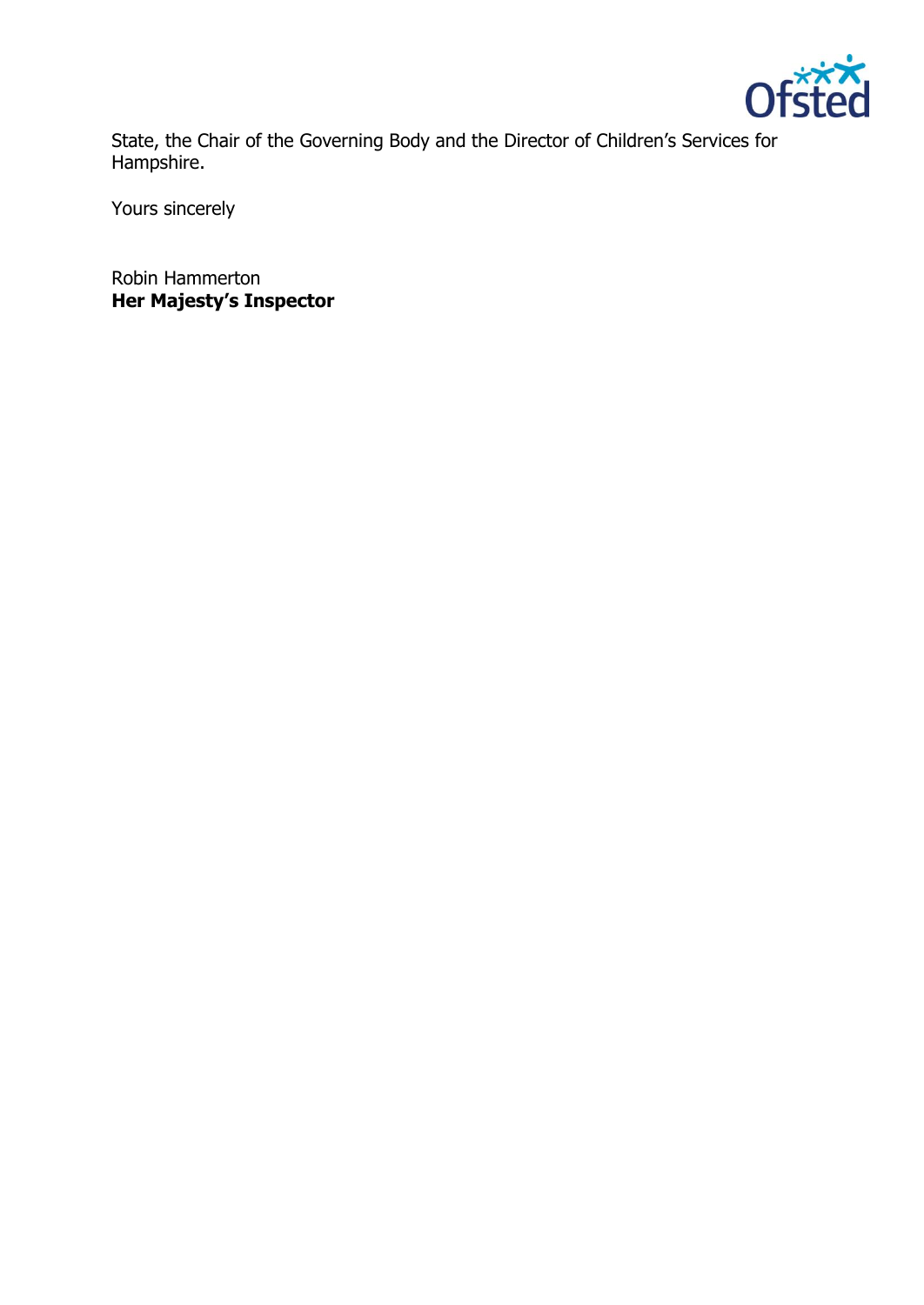

# **Annex**

## **The areas for improvement identified during the inspection which took place in October 2014**

- Improve the quality of teaching so that it is consistently good or better by:
- improving teachers' knowledge and understanding of pupils' progress in reading, writing and mathematics
- ensuring all pupils are fully challenged through work that is set at the right level for them
- ensuring that pupils are clear about what they are expected to learn and teachers check their learning during lessons
- making sure that probing questioning deepens pupils' thinking and, where necessary, tasks are re-shaped quickly to ensure effective learning
- ensuring that all teachers give pupils clear guidance about how to improve their work and check that pupils follow this.
- Raise pupils' achievement, particularly in writing and mathematics, by:
- establishing clear, unequivocal expectations for spelling, punctuation and grammar for each year group, that are robustly reinforced
- setting much higher expectations for pupils' achievement in writing so that more pupils attain a higher level
- ensuring writing assessments are used to set pupils clear targets for improvement
- providing purposeful opportunities for pupils to write extensively across subjects
- improving guided reading sessions by ensuring tasks help pupils develop their key reading skills so that they can then apply these to their independent reading
- encouraging regular reading at home through effective home–school links that help to foster a love of books
- making sure that work is pitched at the right level for pupils in mathematics
- ensuring pupils have regular, purposeful opportunities to develop problem solving and investigative skills in mathematics.
- Build the capacity of leadership and management to drive improvement by:
- developing the role of middle leaders through training and coaching so that they have greater accountability for accelerating pupils' progress
- ensuring middle leaders' action plans are clearly linked to measurable improvements in pupils' learning so they know how successful they have been in raising achievement
- ensuring that individual and whole-school targets for all staff, appropriate to their level of responsibility, are closely related to improvements in pupils'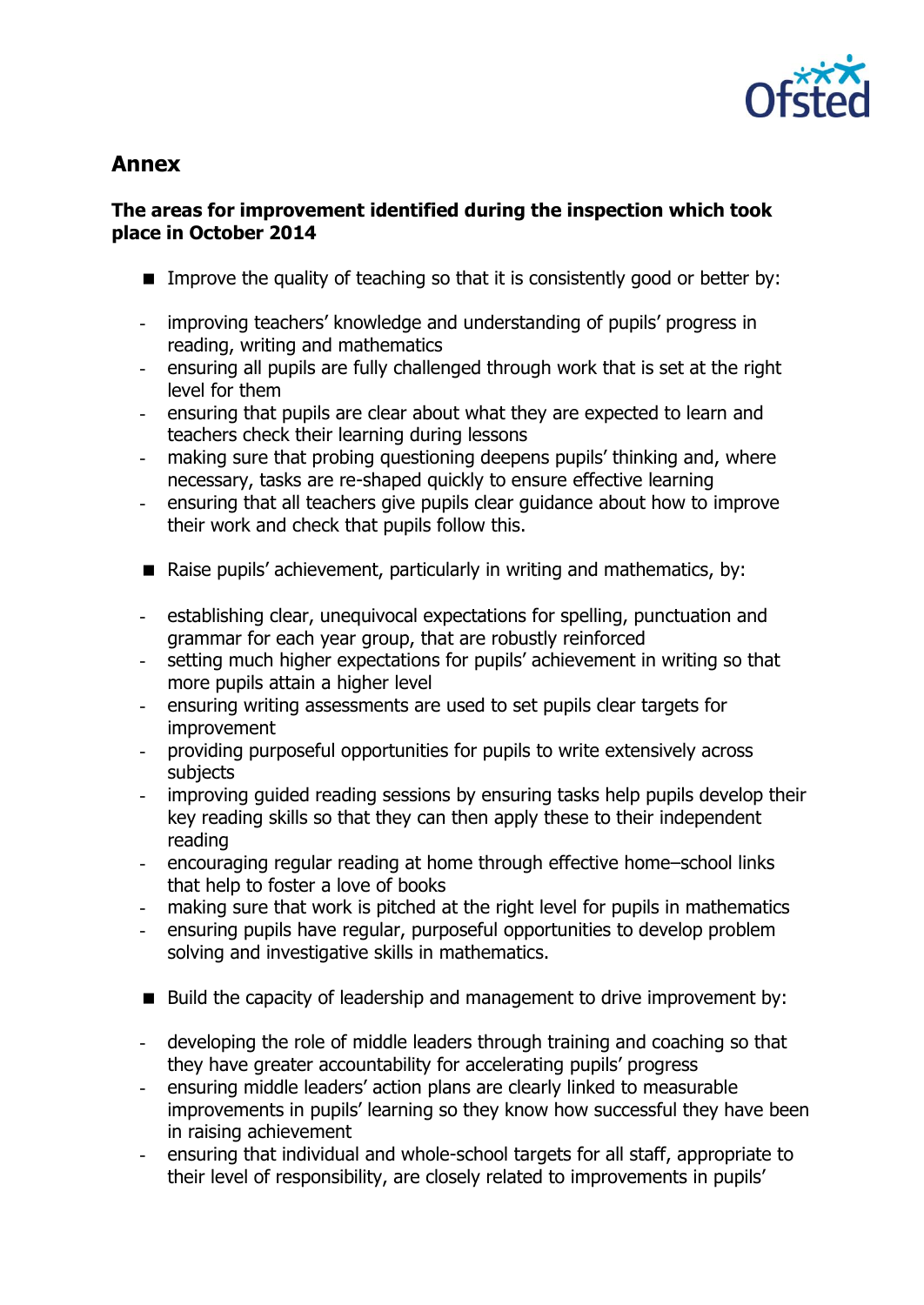

achievement and robustly implemented.

- **IMPROVE behaviour and safety by developing pupils' social skills so that they** understand the importance of good behaviour at playtimes.
- An external review of governance should be undertaken in order to assess how this aspect of leadership and management may be improved.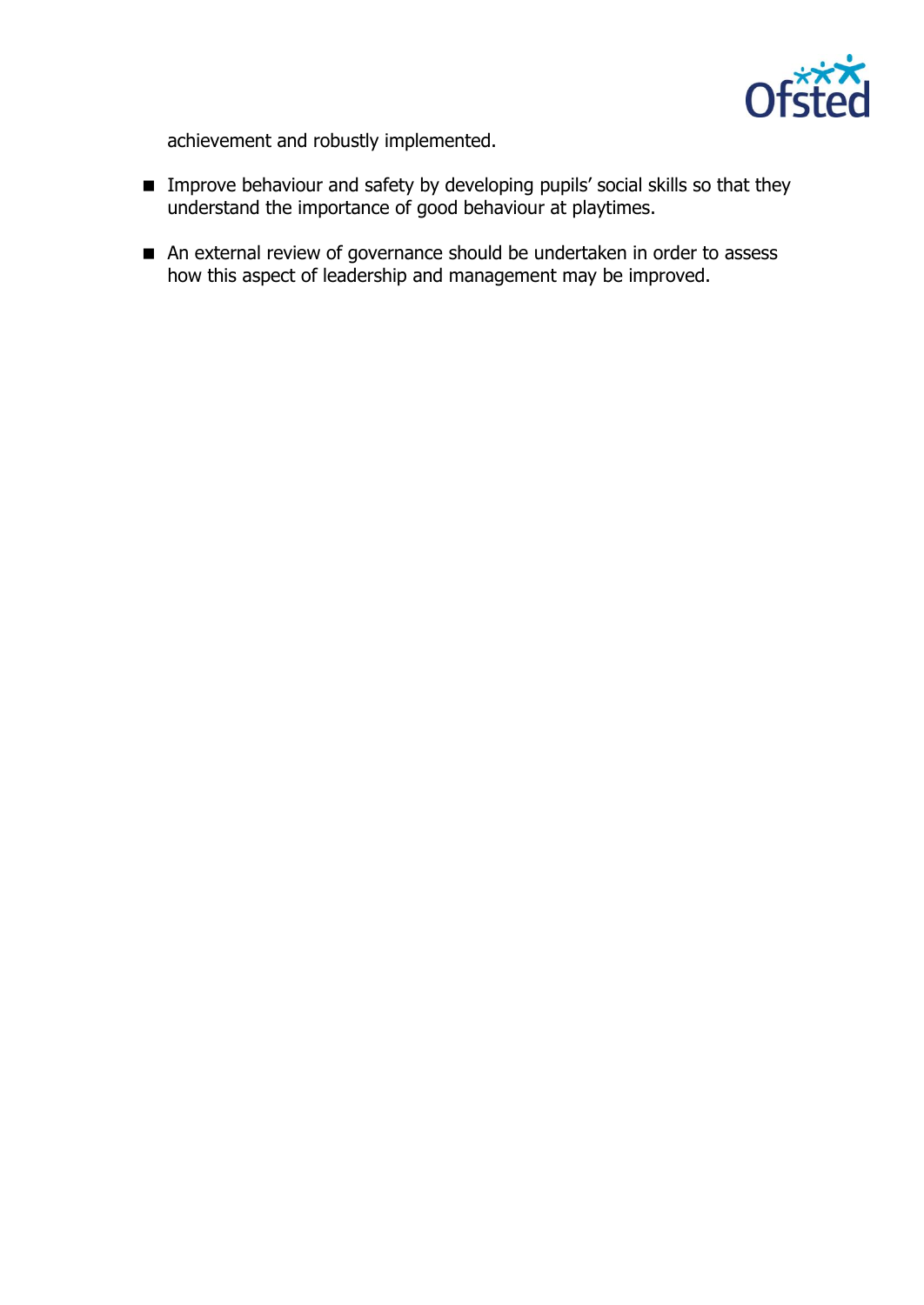

# **Report on the second monitoring inspection**

#### **Evidence**

Inspectors met with the headteacher, deputy headteacher, members of staff, representatives of the governing body and officers of the local authority. They talked with pupils and heard some pupils from Year 4 read. They observed lessons in all classes, many of them jointly with the headteacher, and scrutinised pupils' work. They observed at playtimes, as pupils moved around the school, and during a singing assembly. They took note of parents' opinions from Ofsted's online questionnaire, Parent View. They looked at documents, including school improvement plans, minutes of meetings and information about pupils' academic progress.

# **Context**

Since the first monitoring inspection, the school's staffing has remained relatively stable. Some staff have left and others joined at the start of the new academic year.

#### **Outcomes for pupils**

Pupils' academic progress shows clear improvement. For example, the problems identified at the last monitoring inspection about handwriting and presentation are now of less concern. Pupils now write more neatly. They talk happily about how much better they are doing.

Year 3 pupils have made a positive start. They arrived from the infant school able to concentrate and focus closely on their learning. The junior school has started to build effectively on this. The headteacher and her staff know that, over time, these pupils should achieve very well, if high expectations are sustained.

The results of the 2015 Year 6 national assessments in English and mathematics were broadly in line with national averages. The pupils concerned made better progress than the cohort a year before them. However, too few of them reached the higher levels. Their underachievement in earlier years meant that they did not do as well as they should have done. The current Year 6 has the same problem. These pupils did not make the progress that they should have done in the earlier years and are still catching up. However their progress improved last year and continues this year to improve at a quicker pace. For example, during this monitoring inspection, Year 6 pupils worked sensibly and successfully to develop their understanding of metaphor through the well-chosen James Reeves poem, 'The Sea'. The school has set demanding targets for these pupils. At the next monitoring inspection, their progress will be checked carefully.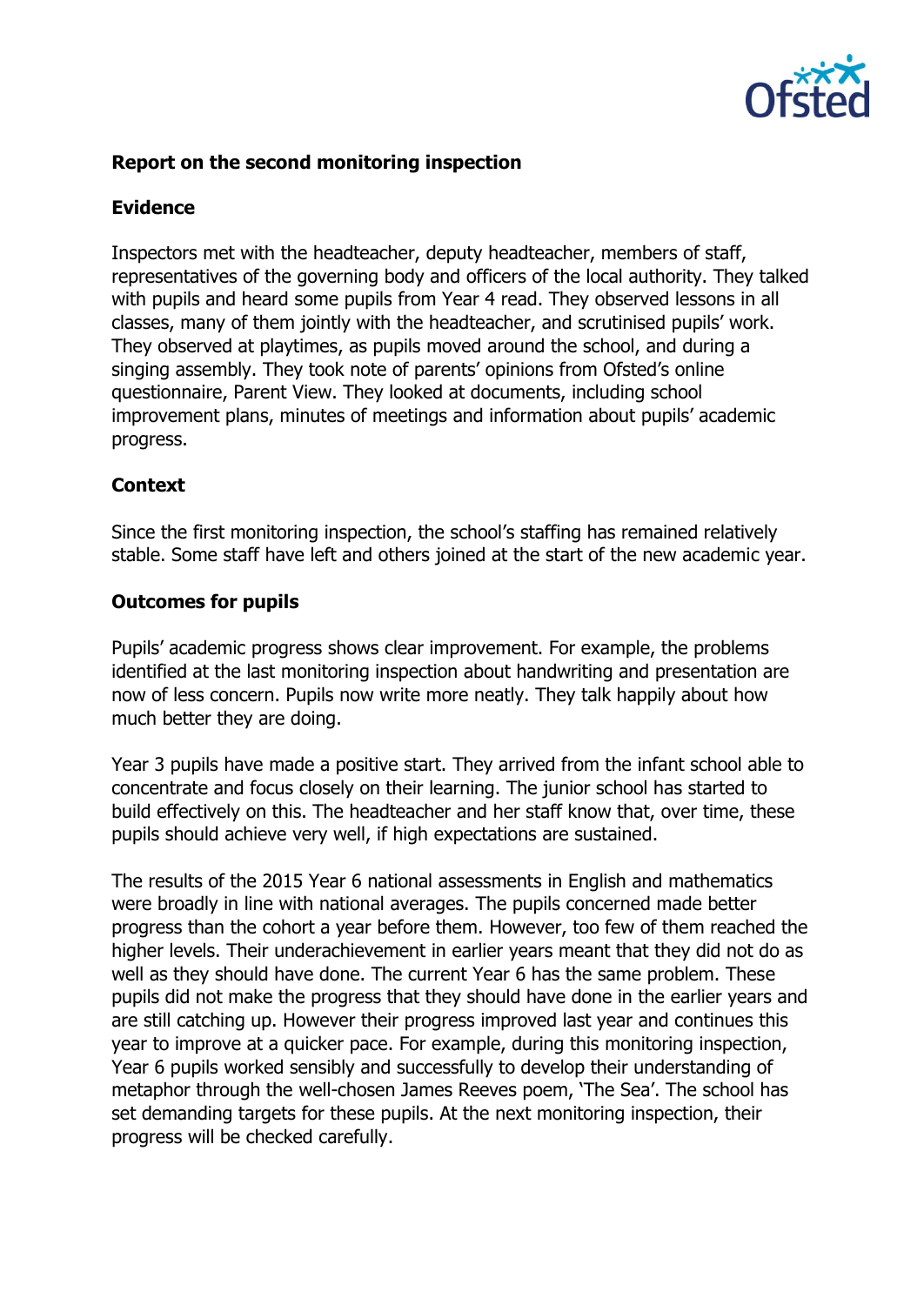

The pupils who read to an inspector did so fluently and accurately. They used their knowledge of letter sounds confidently to 'sound out' tricky words like 'engrossed' and 'sprawling'. They explained how they now follow the school's policy of taking books home to read at least five times per week, getting their homework reading record signed by parents. While their technical reading skills are strong, welldeveloped comprehension skills and sense of enjoyment of their reading are not quite as evident.

Observations in some English lessons across the school reinforced this. Teachers and teaching assistants are adept at ensuring pupils work towards set objectives. For example, in Year 4, across the year group, pupils became increasingly proficient in showing how they could write complex sentences about their recent, much enjoyed, residential visit. However, the pupils were so focused on the technical objective that they found it harder to say whether or why they had enjoyed writing and reading their sentences. They did not see the bigger picture of the learning and missed, in a sense, the wood for the trees. The school, as it develops its curriculum, needs to bear this in mind and ensure pupils can link different aspects of their learning, understanding better why they are doing what they are doing.

Pupils with special educational needs show mixed but improving rates of progress. This is clearly recognised by the new inclusion leader, who is using her considerable expertise to devise new and better approaches to meeting the pupils' varied needs.

The same applies to those pupils entitled to the additional pupil premium funding. There is some improvement in their performance, but this needs to accelerate. Over some years now, the wide gap between the outcomes for these pupils and those nationally has stayed stubbornly the same.

#### **Quality of teaching, learning and assessment**

The quality of teaching has markedly improved. The headteacher has introduced consistent systems, across the school, by which teachers plan lessons and set work which is matched at the right level of difficulty to the different needs of pupils. Staff collaborate keenly, showing great commitment. Year group teams work and plan particularly well together. The training and coaching of staff is clearly focused. All of these improvements are beginning to have positive effects on pupils' learning. Lessons are usually thoroughly planned. Teachers give clear explanations and encourage pupils to try their best. Staff have improved their subject knowledge, especially in English and mathematics. The classrooms are interesting and motivating places for the pupils.

Pupils too notice the improvements. Some pointed out the better ways they are now taught to learn their times tables, for example. Parents who responded to the online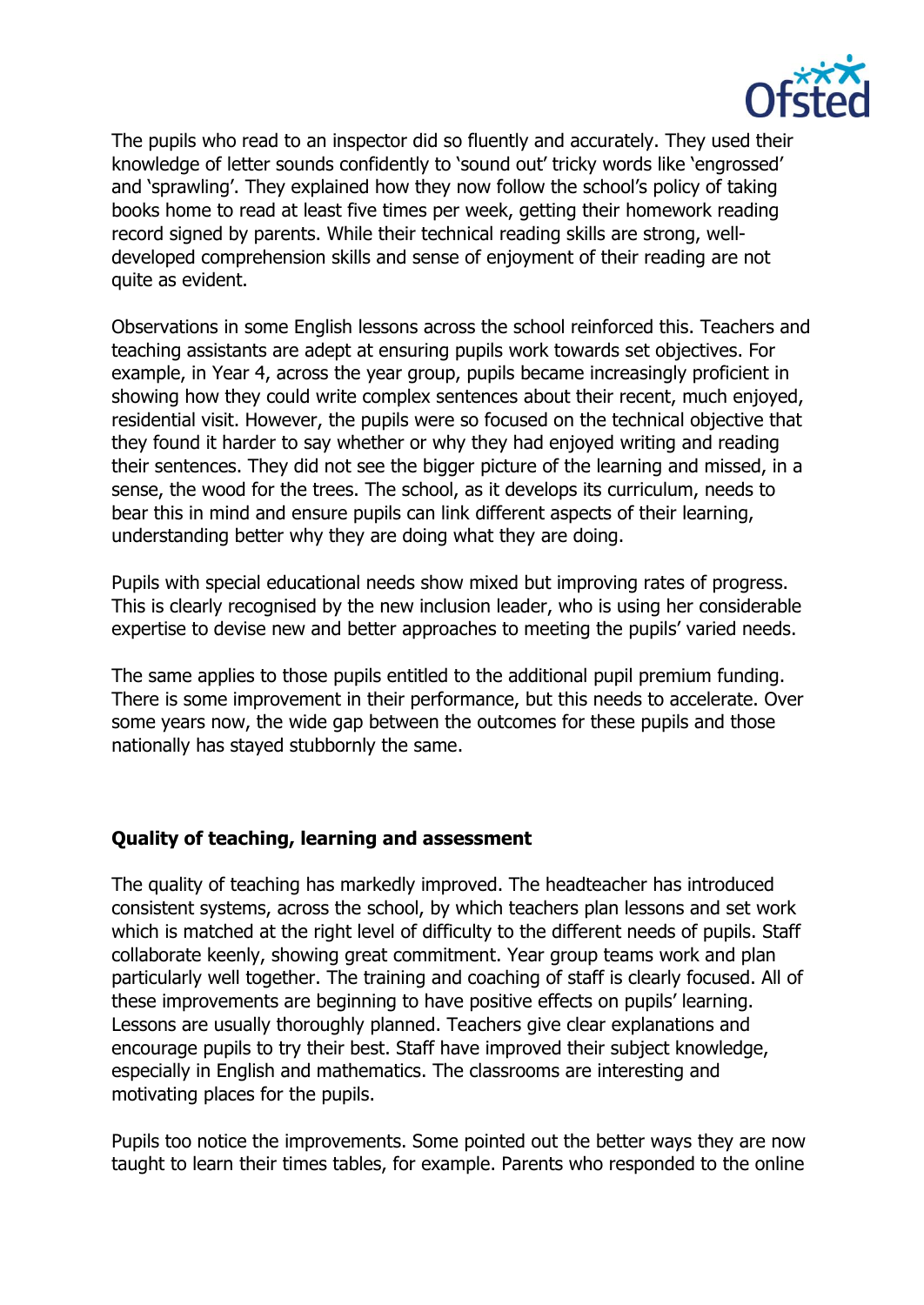

questionnaire are mainly positive too. Their views and estimation of the school, including the teaching, have risen.

Teachers' marking of pupils' work is much better. Pupils increasingly make good use of the comments made on their work, to improve it. Verbal feedback by staff, during lessons, is often well focused and useful. Teachers' and teaching assistants' careful questioning of pupils often enables them to think more accurately and address any misconceptions.

In a very successful Year 5 science lesson observed, the teacher ensured that pupils understood clearly how what they had previously learned, and the new tasks in the lesson, linked together. Pupils enjoyed thinking about, and testing for themselves, how condensation forms and why this is important in the water cycle. As they thought of questions of their own, the teacher guided them flexibly and skilfully to find the answer by thinking for themselves. She demonstrated good subject knowledge in doing so. She kept the lesson moving at a fast pace. By the end, all pupils had enjoyed making a small-scale water cycle in a bag, with reliable understanding.

In some other cases, however, there is less flexibility in the way lessons are organised. Sometimes, especially in English and mathematics, teachers stick to the set objectives and plans too rigidly, without much adaptation. Such lessons, although valuable, can lack excitement and their pace may become too slow. The rigidity of the objectives can limit, as well as guide, the learning. The headteacher is aware that, as teaching continues to develop, staff need to build further their confidence in using and adapting the school's new planning systems. She rightly intends to support them in trying out more creative and, sometimes, more ambitious, unscripted ideas.

#### **Personal development, behaviour and welfare**

Pupils enjoy school. Their rate of attendance continues to be good. In lessons, they listen and engage much better than was reported a year ago. They are keen to help each other and take the initiative. For example, in mathematics, Year 6 pupils listened to each other respectfully and, when they were not sure, tried things out sensibly, while working out how to find equivalent fractions. Occasionally, however, pupils' behaviour deteriorates somewhat in lessons when they can become overexcited or the lesson lacks pace or interest; they then stop listening and fidget.

The pupils who met with inspectors said they feel very safe in the school. They understand safety rules and know who to talk to if any problems arise. The parents who responded to the Parent View questionnaire raised no serious concerns about behaviour.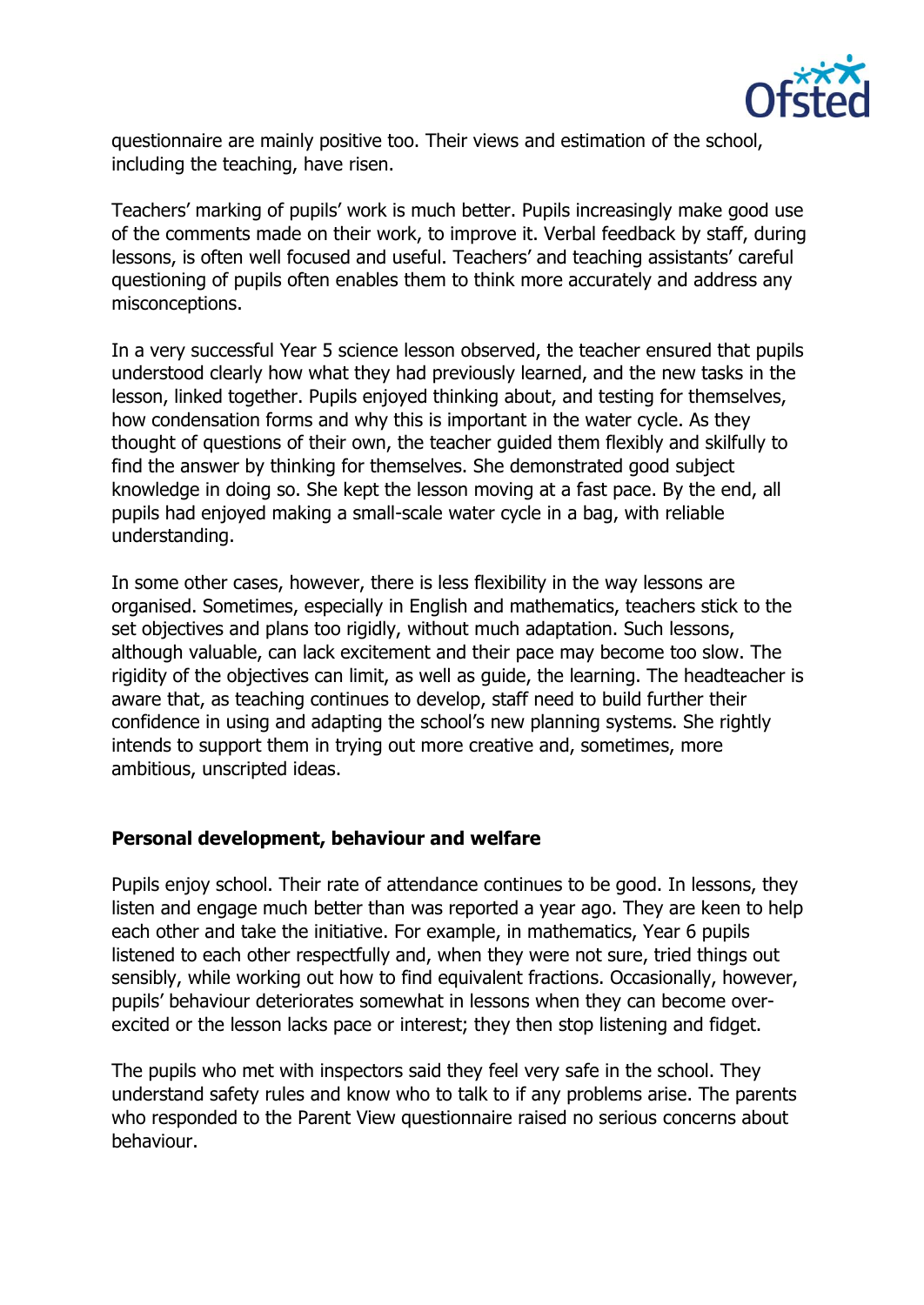

Pupils enjoy active playtimes. The school is successfully encouraging better-quality play by arranging games and activities. A 'no contact' rule is helpful in making the playground a pleasant environment. Pupils move around the school, and queue up, sensibly and safely. In the assembly observed, all the pupils concentrated well. They enjoyed their singing, which was controlled and accurate, at times in two parts. Pupils were orderly when entering the hall, though some were noisy when leaving.

Pupils take on useful responsibilities. Some are members of the school council. Others help in various ways; by organising the hall for assemblies, for example. The school has organised some specific activities for pupils whose parents are members of Her Majesty's forces, giving these pupils additional help and support and recognising their special importance.

There have been no exclusions this term and, over time, the rate of exclusion is low.

#### **Effectiveness of leadership and management**

The headteacher leads very effectively. Her vision for the school is clear. Her experience continues to be very valuable. The school has made good progress in the past year.

Management systems are underpinning this improvement effectively. Staff performance management is well organised. The school improvement plan is accurately written. Procedures for safeguarding pupils are correctly organised.

The headteacher is working successfully to develop the skills of the staff and delegating more responsibility to them. She sees the potential in her team. The deputy headteacher continues to work very effectively. Her recent absence through illness has been managed well, to minimise the impact. The subject leaders for English and mathematics are effective and industrious. The headteacher is sensibly broadening the remit of inclusion leader, who is taking up some of the deputy headteacher's work so that the deputy headteacher can now assume responsibility for assessment. This is especially important as the school moves to a different system for recording pupils' progress.

Leaders of subjects, beyond English and mathematics, are starting to develop their roles. There is, however, much more to do. Classes spend too much time on English and mathematics, without sufficient breadth. At the time of the monitoring inspection, some classes did nothing but these subjects all day. The curriculum is not extensive enough and pupils do not receive all of the rich experiences that they should. There are, however, some positive features. These include residential visits and other visits such as those made by classes to London and Stonehenge. There are some interesting history topics. Pupils learn Spanish, due to an exciting link with a school in Mexico. Some pupils enjoyed sewing during the monitoring inspection.